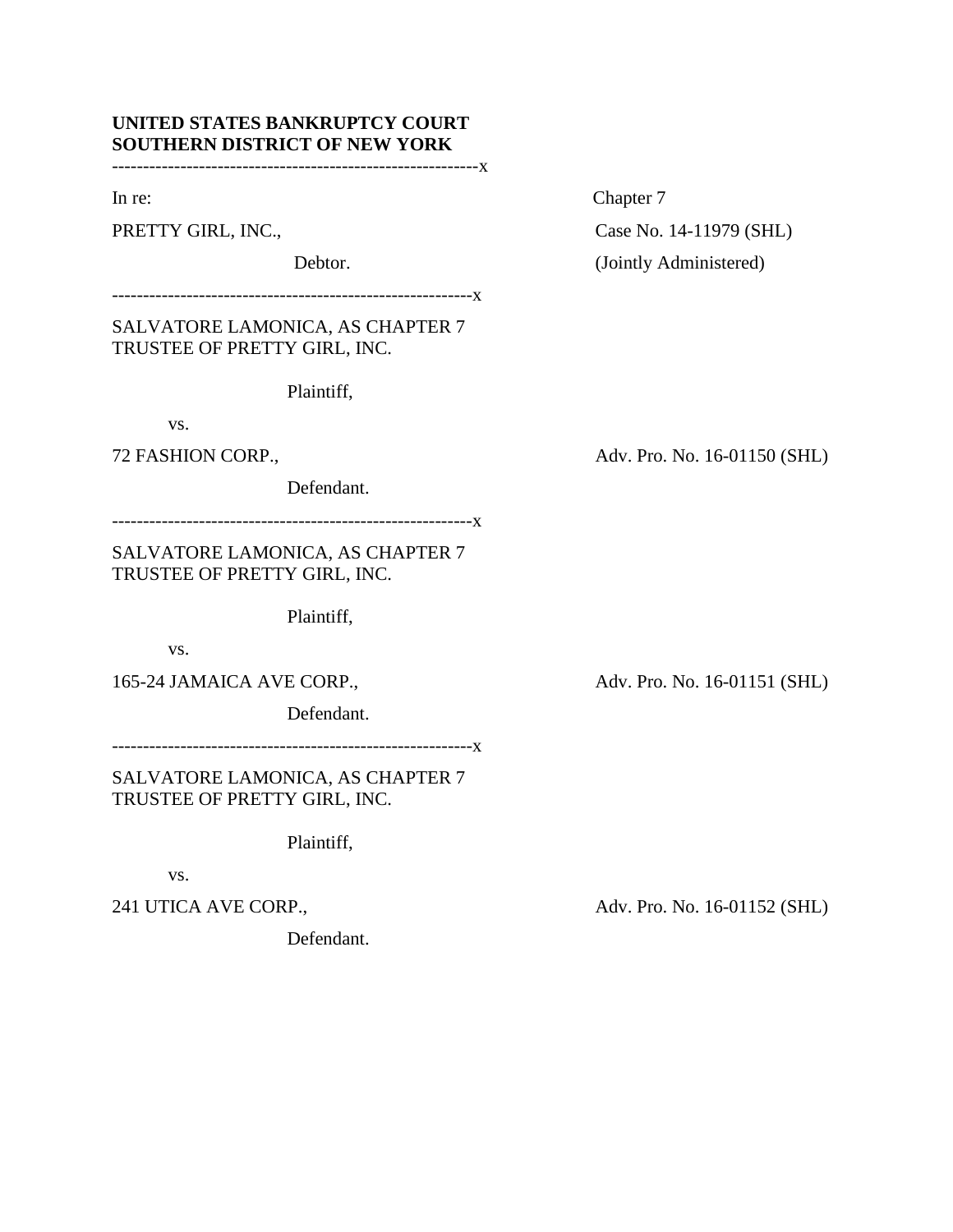----------------------------------------------------------x

## SALVATORE LAMONICA, AS CHAPTER 7 TRUSTEE OF PRETTY GIRL, INC.

Plaintiff,

vs.

Defendant.

----------------------------------------------------------x

SALVATORE LAMONICA, AS CHAPTER 7 TRUSTEE OF PRETTY GIRL, INC.

Plaintiff,

vs.

Defendant.

----------------------------------------------------------x

SALVATORE LAMONICA, AS CHAPTER 7 TRUSTEE OF PRETTY GIRL, INC.

Plaintiff,

vs.

1556 FLATBUSH AVE CORP., Adv. Pro. No. 16-01155 (SHL)

Defendant.

----------------------------------------------------------x

SALVATORE LAMONICA, AS CHAPTER 7 TRUSTEE OF PRETTY GIRL, INC.

Plaintiff,

vs.

Defendant.

947 S. CORP., Adv. Pro. No. 16-01153 (SHL)

1168 LIBERTY CORP., Adv. Pro. No. 16-01154 (SHL)

2891 3RD AVE CORP., Adv. Pro. No. 16-01156 (SHL)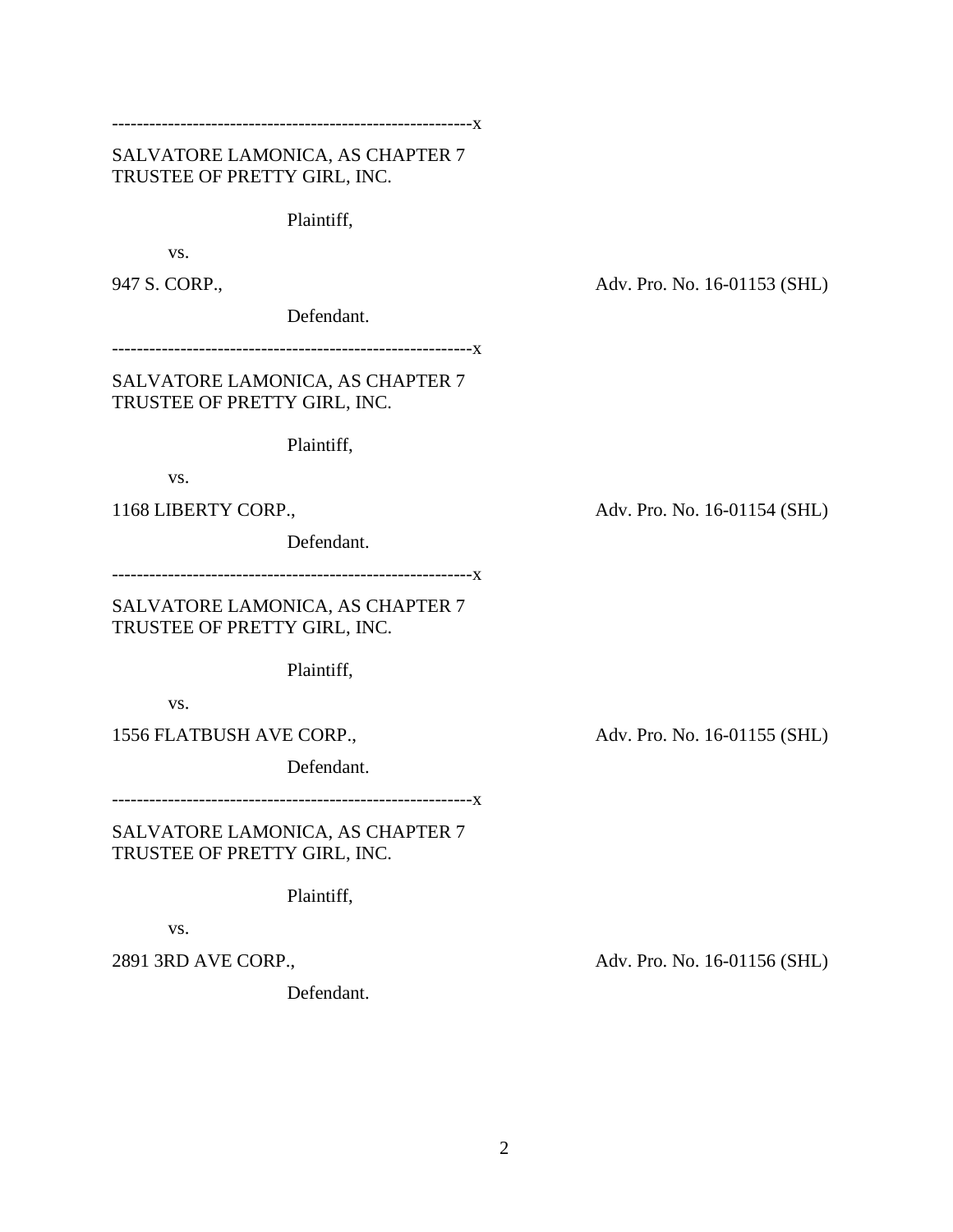----------------------------------------------------------x

SALVATORE LAMONICA, AS CHAPTER 7 TRUSTEE OF PRETTY GIRL, INC.

Plaintiff,

vs.

PG OF 730 FLATBUSH AVE CORP., Adv. Pro. No. 16-01157 (SHL)

Defendant.

----------------------------------------------------------x

SALVATORE LAMONICA, AS CHAPTER 7 TRUSTEE OF PRETTY GIRL, INC.

Plaintiff,

vs.

Defendant.

----------------------------------------------------------x

SALVATORE LAMONICA, AS CHAPTER 7 TRUSTEE OF PRETTY GIRL, INC.

Plaintiff,

vs.

PRETTY GIRL OF FORDHAM ROAD CORP., Adv. Pro. No. 16-01159 (SHL)

Defendant.

----------------------------------------------------------x

SALVATORE LAMONICA, AS CHAPTER 7 TRUSTEE OF PRETTY GIRL, INC.

Plaintiff,

vs.

PRETTY GIRL OF MOUNT VERNON INC., Adv. Pro. No. 16-01160 (SHL)

Defendant.

PG OF JERSEY CITY CORP., Adv. Pro. No. 16-01158 (SHL)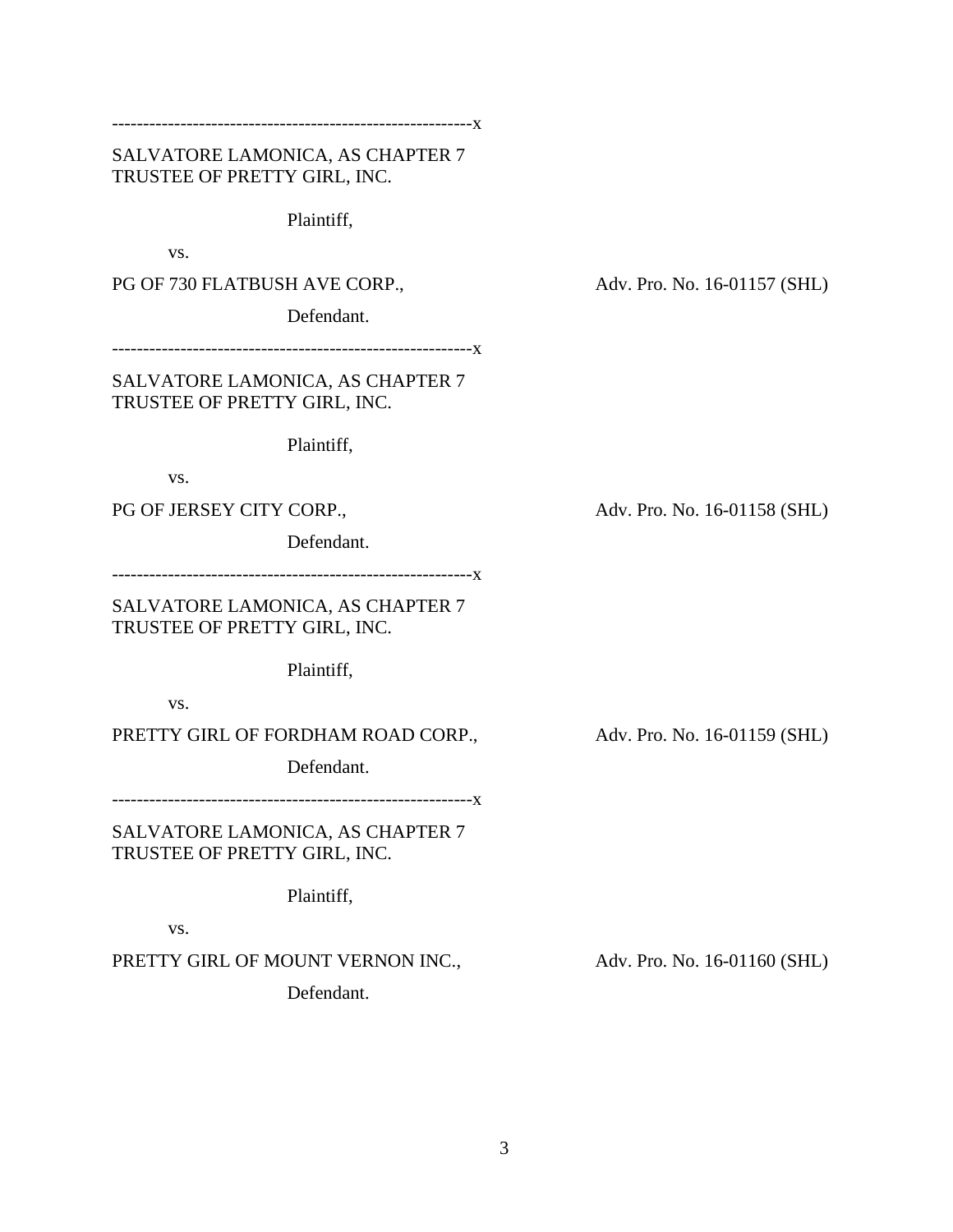----------------------------------------------------------x

SALVATORE LAMONICA, AS CHAPTER 7 TRUSTEE OF PRETTY GIRL, INC.

Plaintiff,

vs.

PRETTY GIRL OF NEWARK LTD., Adv. Pro. No. 16-01161 (SHL)

Defendant.

----------------------------------------------------------x

SALVATORE LAMONICA, AS CHAPTER 7 TRUSTEE OF PRETTY GIRL, INC.

Plaintiff,

vs.

PRETTY GIRL OF WOODBRIDGE INC., Adv. Pro. No. 16-01162 (SHL)

Defendant.

----------------------------------------------------------x

### **MEMORANDUM OF DECISION**

## **A P P E A R A N C E S:**

**LAMONICA HERBST & MANISCALCO, LLP**

*Counsel for Salvatore LaMonica, the Chapter 7 Trustee of Pretty Girl, Inc.* 3305 Jerusalem Avenue Wantagh, NY 11793 By: David A. Blansky, Esq.

### **ROSEN & ASSOCIATES, P.C.**

*Counsel for Defendants* 747 Third Avenue New York, NY 10017-2803 By: Sanford P. Rosen, Esq., Christine M. Dehney, Esq.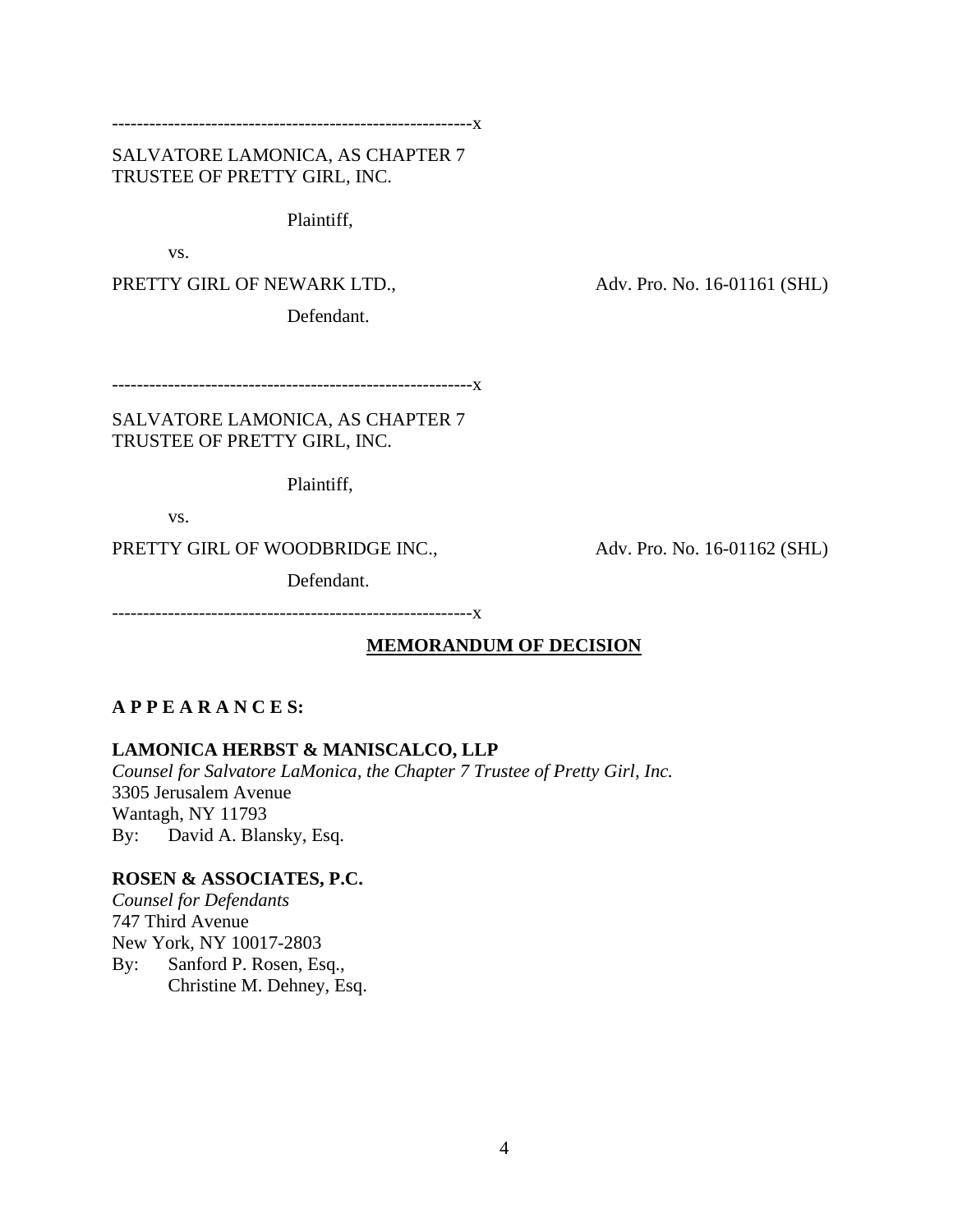## **SEAN H. LANE UNITED STATES BANKRUPTCY JUDGE**

Before the Court is the motion for summary judgment against all of the Defendants in the 13 above-captioned adversary proceedings filed by Salvatore LaMonica, who is the Chapter 7 Trustee of Pretty Girl, Inc., the Debtor in the above-captioned bankruptcy proceeding. As explained below, the motion is granted in part with further proceedings to be conducted on the remaining aspects of the motion consistent with this Decision.

#### **BACKGROUND**

The Debtor filed a voluntary petition for relief under Chapter 11 of the United States Bankruptcy Code in early July 2014. [Case No. 14-11979, ECF No. 1]. Prior to the bankruptcy filing, the Debtor managed 27 retail stores selling price-conscious women's clothing. *See* Declaration of Albert Nigri Pursuant to Rule 1007-2 ¶ 5 [Case No. 14-11979, ECF No. 1] (the "Nigri Decl."). The Debtor's case was converted from Chapter 11 to Chapter 7 in late December 2014. [Case No. 14-11979, ECF No. 142]. Salvatore LaMonica was then appointed as Chapter 7 Trustee (the "Trustee"). [Case No. 14-11979, ECF No. 143].

In June 2016, the Trustee filed the complaints in these 13 adversary proceedings. Each of the Defendants are stores affiliated with the Debtor that are owned and controlled by the Debtor's principal, Albert Nigri. *See* Nigri Decl. ¶ 5; Excerpt of Albert Nigri's Deposition, at 27:2–7 [Adv. Pro. No. 16-01150, ECF No. 28, Exh. A] (the "Nigri Deposition").<sup>1</sup> The Debtor advanced funds to the Defendants to fund store openings and other "out of the ordinary" expenses. *See* Nigri Decl. ¶ 6; Nigri Deposition, at 34:5–19.

<sup>1</sup> All of the documents material to this motion were filed in each adversary proceeding but are substantively identical. For consistency's sake, the Court will refer to the relevant docket numbers in Adv. Pro. No. 16-01150.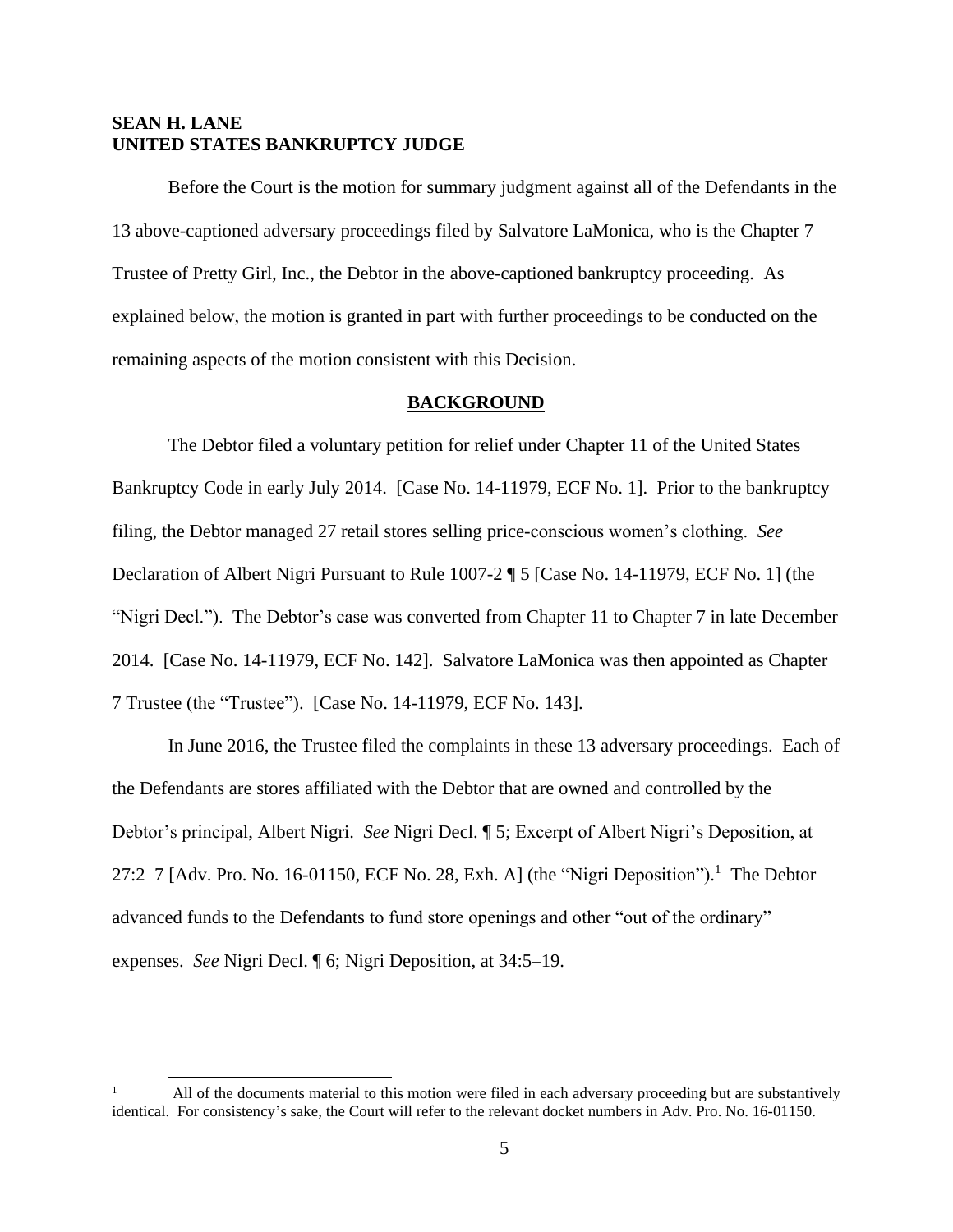The Trustee's complaints seek amounts from the Defendants for accounts receivables owed to the Debtor as of December 23, 2014 and advances owed to the Debtor as of June 30, 2014. *See* Plaintiff's Statement of Material Facts Pursuant to Rule 7056 of the Local Bankruptcy Rules for the Southern District of New York, Exh. A (Balance Sheet), Exh. B (A/R Aging Summary)  $\lceil \text{Adv. Pro. No. 16-01150, ECF No. 23} \rceil$  (the "Trustee's SMF").<sup>2</sup> All told, these complaints collectively seek a total of approximately \$1.9 million from the Defendants in the form of accounts receivables and \$678,928.05 in the form of advances. *See* Declaration in Reply 131 [Adv. Pro. No. 16-01150, ECF No. 30].<sup>3</sup> Defendants do not dispute that money is owed to

<sup>&</sup>lt;sup>2</sup> These two filings (the Balance Sheet and the  $A/R$  Aging Summary) were executed and sworn to by Mr. Nigri and filed by the Debtor in the main bankruptcy case. *See* Nigri Decl.; Operating Report for the Period 12/01/14–12/23/14 [Case No. 14-11979, ECF No. 149].

While the Trustee's motion largely presents its argument using these aggregate numbers, it does breakdown the amount allegedly owed by each individual Defendant. 72 Fashion Corp. allegedly owes the Debtor \$142,976.41 on account of accounts receivable as of the date of conversion and \$36,700.00 in advances as of June 30, 2014 and has not made direct payments to reduce these amounts. Trustee's SMF ¶ 11(a)–(d). 165-24 Jamaica Ave. Corp. allegedly owes the Debtor \$265,034.24 on account of accounts receivable as of the date of conversion and \$82,800 on account of advances as of June 30, 2014 and has not made any direct payments to reduce these amounts. Trustee's SMF ¶ 18(a)–(c), ¶ 21. 241 Utica Ave. Corp. allegedly owes the Debtor \$54,447.94 on account of accounts receivable as of the date of conversion and \$58,607.44 on account of advances as of June 30, 2014 and has not repaid this amount to the estate. Trustee's SMF ¶¶ 28(a)–(c), 30. 947 S. Corp. allegedly owes the Debtor \$82,869.79 on account of accounts receivables as of the conversion date and \$14,300 on account of advances as of June 30, 2014 and has not made direct payments to reduce these amounts. Trustee's SMF ¶ 36 (a)–(c). 1168 Liberty Corp allegedly owes the Debtor \$129,773.48 on account of accounts receivable as of the conversion date and \$41,500 on account of advances as of June 30, 2014 and did not make any direct payments to reduce these amounts. Trustee's SMF ¶ 44(a)–(d). 1556 Flatbush Ave. Corp. allegedly owes the Debtor \$86,337.90 on account of accounts receivable as of the date of filing and \$16,365.72 on account of advances as of June 30, 2014 and did not make any direct payments to reduce these amounts. Trustee's SMF  $\P$  51(a)–(d). 2891 3<sup>rd</sup> Ave. Corp. allegedly owes the Debtor \$128,407.99 on account of accounts receivable as of the date of conversion and \$105,455 on account of advances as of June 30, 2014 and has not made any direct payments to reduce these amounts. Trustee's SMF ¶¶ 59 (a)–(c), 62. PG of 730 Flatbush Ave. Corp. allegedly owes the Debtor \$122,036.97 on account of accounts receivables as of the date of conversion and \$6,855.67 on account of advances as of June 30, 2014 and did not make any direct payments to reduce these amounts. Trustee's SMF ¶ 68(a)–(d). PG of Jersey City Corp. allegedly owes the Debtor \$48,343.93 on account of accounts receivable as of the conversion date and \$25,600 on account of advances as of June 30, 2014 and has not made any direct payments to reduce these amounts. Trustee's SMF ¶ 77(a)–(d). Pretty Girl of Fordham Road Corp allegedly owes the Debtor \$337,661.13 on account of accounts receivable as of the conversion date and \$125,400 on account of advances as of June 30, 2014 and did not make any direct payments to reduce these amounts. Trustee's SMF ¶ 86(a)–(d). Pretty Girl of Mount Vernon Inc. allegedly owes the Debtor \$128,028.40 on account of accounts receivable as of the conversion date and \$41,364.43 on account of advances as of June 30, 2014 and did not make any direct payments to reduce these amounts. Trustee's SMF ¶¶ 93(a)–(c), 95. Pretty Girl of Newark Ltd. allegedly owes the Debtor \$225,607.24 on account of accounts receivables as of the conversion date and \$50,479.79 on account of advances as of June 30, 2014 and has failed to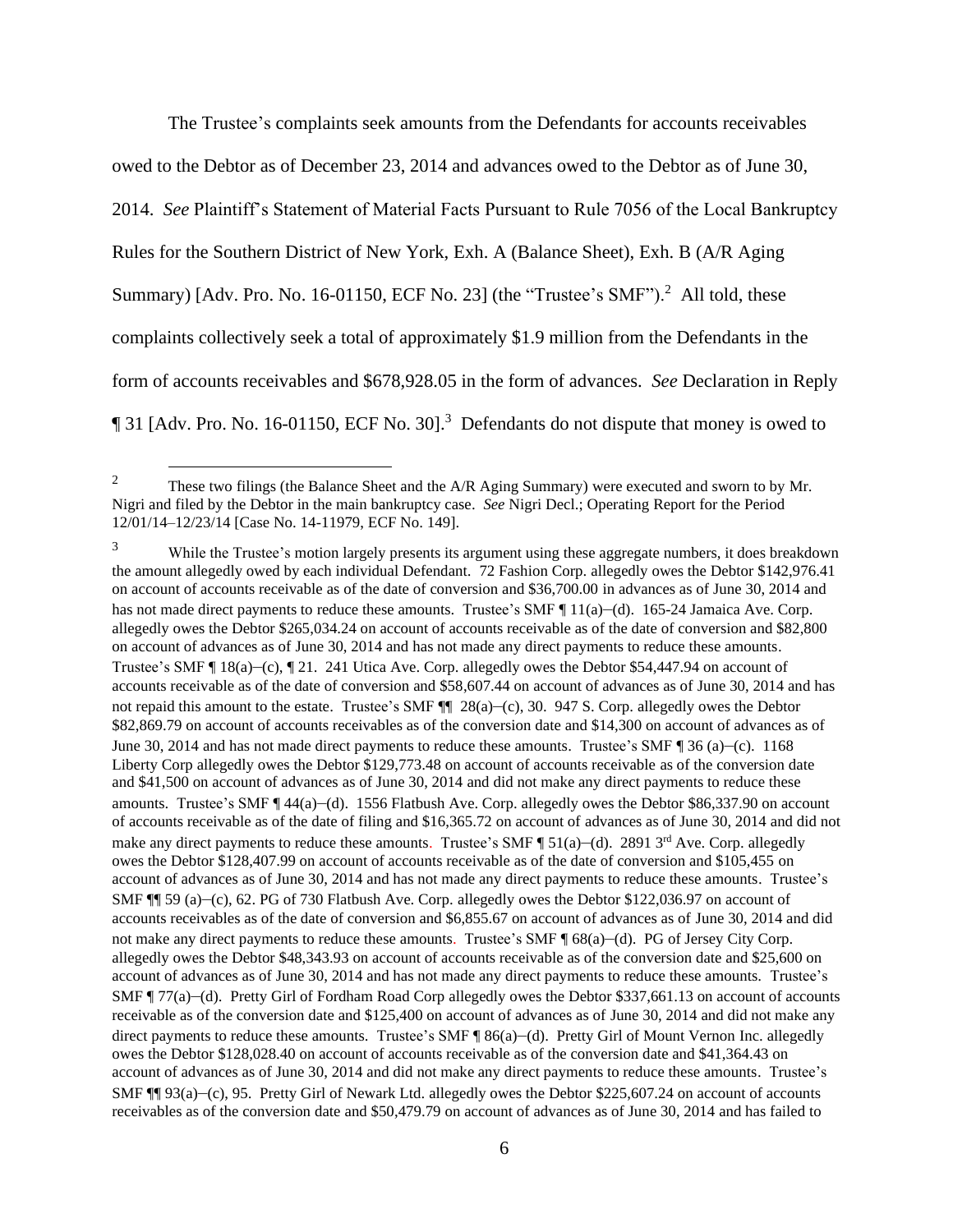the Debtor's estate. But they dispute the amount, contending that they owe only \$288,368.03 in accounts receivable and \$626,725.39 in advances. *See* Affidavit of Joseph Petriello, CPA ¶¶ 8, 10 [Adv. Pro. No. 16-01150, ECF No. 27] (the "Petriello Affidavit"); Hr'g Tr., at 53:15–21 [Adv. Pro. No. 16-01150, ECF No. 32]. The difference between the parties' calculations—some \$1.6 million—reflects payments that Defendants allegedly made after the bankruptcy filing directly to the Debtor or to other entities on the Debtor's behalf. Petriello Affidavit ¶ 6. These include payments to Chase Manhattan Bank, purportedly to repay a loan for which the Debtor and the Defendants were jointly and severally liable. Petriello Affidavit ¶ 6, 9; Hr'g Tr., at 54:16–22. 4

Given the common issues in all 13 of these adversary proceedings, the Trustee filed a single motion for summary judgment against all Defendants and one memorandum of law [Adv. Pro. No. 16-01150, ECF No. 22] (the "Motion"). In support of its motion, the Trustee filed the Trustee's SMF. Defendants responded with a single opposition to the motion [Adv. Pro. No. 16- 01150, ECF No. 29] (the "Opposition"). As part of their opposition, the Defendants submitted the Petriello Affidavit and the Defendants' Statement of Material Facts Pursuant to Local Bankruptcy Rule 7056-1 [Adv. Pro. No. 16-01150, ECF No. 28] (the "Defendants' SMF). Thereafter, the Trustee filed a declaration in reply [Adv. Pro. No. 16-01150, ECF No. 30] (the "Reply").

turnover these amounts. Trustee's SMF ¶¶ 101(a)–(c), 103. Pretty Girl of Woodbridge Inc. allegedly owes the Debtor \$151,012.30 on account of accounts receivable as of the conversion date and \$73,500 on account of advances as of June 30, 2014 and did not make any direct payments to reduce these amounts. Trustee's SMF ¶¶  $109(a)$ –(c), 112.

<sup>&</sup>lt;sup>4</sup> While the Defendants' brief does not set forth the details of these payments, the Petriello Affidavit includes an exhibit that makes reference to payments to Chase. *See* Petriello Affidavit, at pages 11–13 of 13.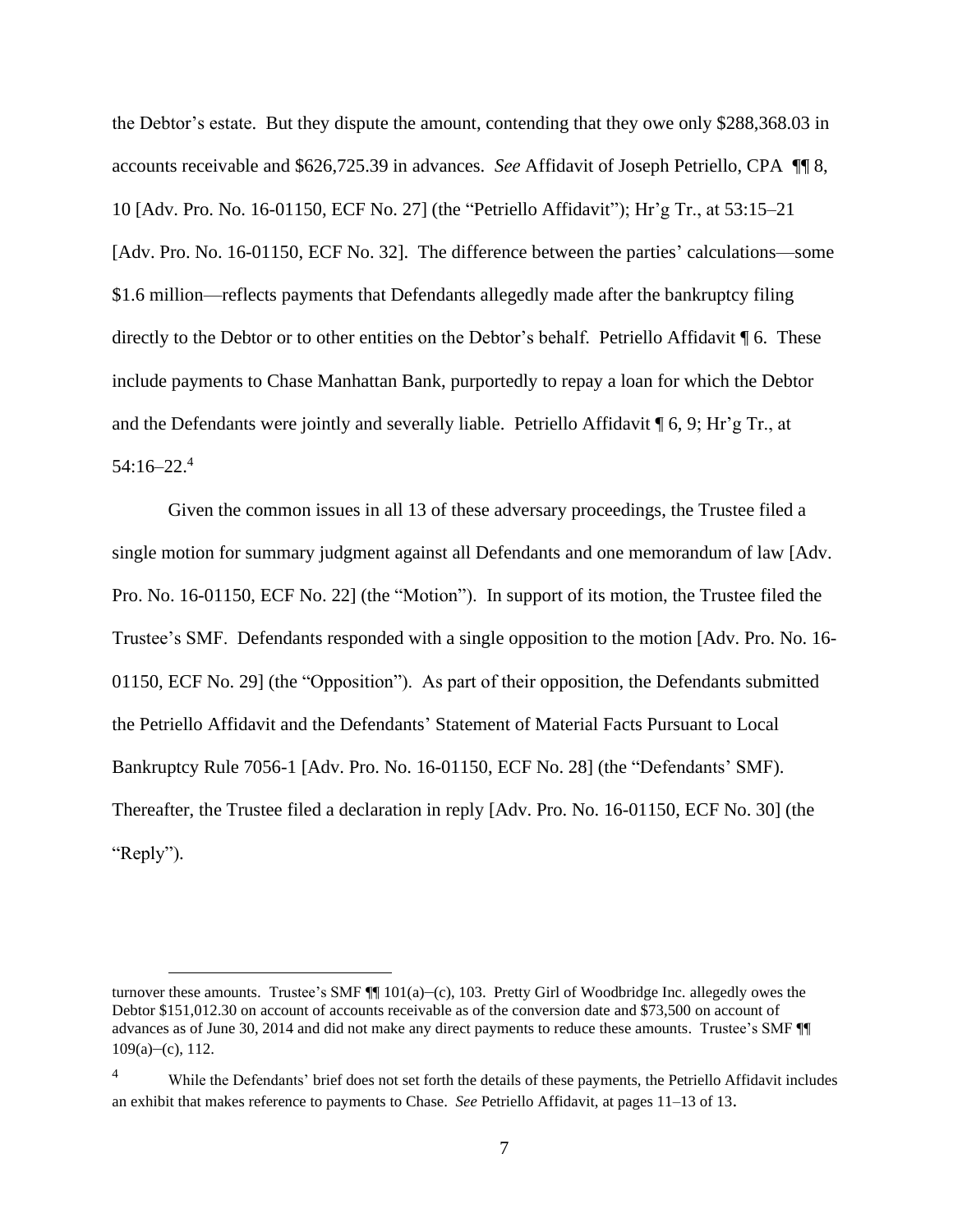#### **DISCUSSION**

### **A. Applicable Procedural Law**

Federal Rule of Civil Procedure 56 provides that "[t]he Court shall grant summary judgment if the movant shows that there is no genuine dispute as to any material fact and the movant is entitled to judgment as a matter of law." Fed. R. Civ. P. 56.<sup>5</sup> "[S]ummary judgment is proper 'if the pleadings, depositions, answers to interrogatories, and admissions on file, together with the affidavits, if any, show that there is no genuine issue as to any material fact and that the [movant] is entitled to a judgment as a matter of law.'" *Celotex Corp. v. Catrett*, 477 U.S. 317, 322 (1986) (quoting Fed. R. Civ. P. 56). "The party seeking summary judgment bears the burden of establishing that no genuine issue of material fact exists and that the undisputed facts establish [the movant's] right to judgment as a matter of law." *Rodriguez v. City of New York*, 72 F.3d 1051, 1060–61 (2d Cir. 1995). If "the record taken as a whole could not lead a rational trier of fact to find for the nonmoving party, there is no 'genuine issue for trial.'" *Matsushita Elec. Indus. Co. v. Zenith Radio Corp.*, 475 U.S. 574, 587 (1986) (quoting *First Nat'l Bank of Ariz. v. Cities Serv. Co.*, 391 U.S. 253, 288 (1968)). At this point, the burden then shifts to the non-moving party to produce "sufficient specific facts to establish that there is a genuine issue of material fact for trial." *Lipton v. Nature Co.,* 71 F.3d 464, 469 (2d Cir. 1995) (citation omitted).

"A fact is material when it might affect the outcome of the suit under governing law." *McCarthy v. Dun & Bradstreet Corp.*, 482 F.3d 184, 202 (2d Cir. 2007). "In deciding whether material factual issues exist, all ambiguities must be resolved and all reasonable inferences must be drawn in favor of the nonmoving party." *In re Ampal-Am. Israel Corp.*, 2015 Bankr. LEXIS 2934, at \*31 (Bankr. S.D.N.Y. Sept. 2, 2015) (citing *Matsushita Elec. Indus. Co.*, 475 U.S. at

Federal Rule of Civil Procedure 56 is made applicable to these proceedings by Federal Rule of Bankruptcy Procedure 7056.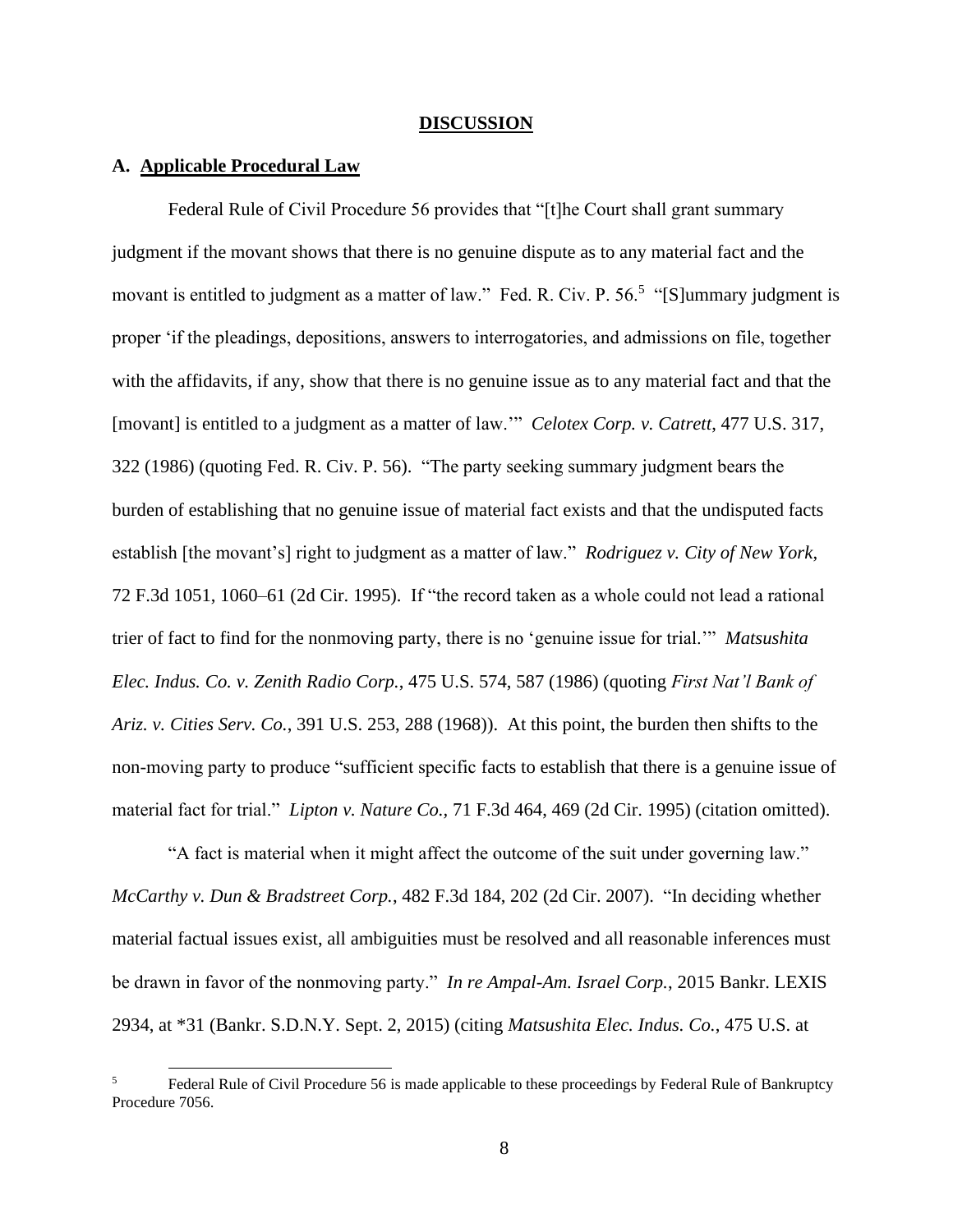587). A party opposing a properly supported motion for summary judgment may not rest upon allegations or denials of pleadings but must set forth specific facts showing there is a genuine issue for trial. *Anderson v. Liberty Lobby, Inc.*, 477 U.S. 242, 248 (1986). "[T]here is no issue for trial unless there is sufficient evidence favoring the nonmoving party for a jury to return a verdict for that party." *Id.* at 249. The nonmoving party "must do more than simply show that there is some metaphysical doubt as to the material facts." *Matsushita Elec. Indus. Co.*, 475 U.S. at 586.

Properly supported facts in a statement of material facts that are not specifically controverted by an opposing party are deemed admitted. *See* S.D.N.Y. Local Bankruptcy Rule 7056-1(d) ("Each numbered paragraph in the statement of material facts required to be served by the moving party shall be deemed admitted for purposes of the motion unless specifically controverted by a correspondingly numbered paragraph in the statement required to be served by the opposing party.").

Two rules of evidence are relevant to today's dispute.<sup>6</sup> The first rule—Federal Rule of Evidence 1006—permits summaries and charts as evidence where the contents of voluminous writings cannot be conveniently examined in court. Fed. R. Evid. 1006 ("The proponent may use a summary, chart, or calculation to prove the content of voluminous writings, recordings, or photographs that cannot be conveniently examined in court."). The documents underlying an exhibit under Rule 1006 must be made available to the adverse party. *Tamarin v. Adam Caterers, Inc.*, 13 F.3d 51, 53 (2d Cir. 1993). Such a summary or chart must be based on foundation testimony connecting it with the underlying evidence summarized. *Sec. Inv'r Prot. Corp. v. Bernard L. Madoff Inv. Sec., LLC*, 610 B.R. 197, 226 (Bankr. S.D.N.Y. 2019) (citing

The Federal Rules of Evidence are made applicable to these proceedings by Federal Rule of Bankruptcy Procedure 9017.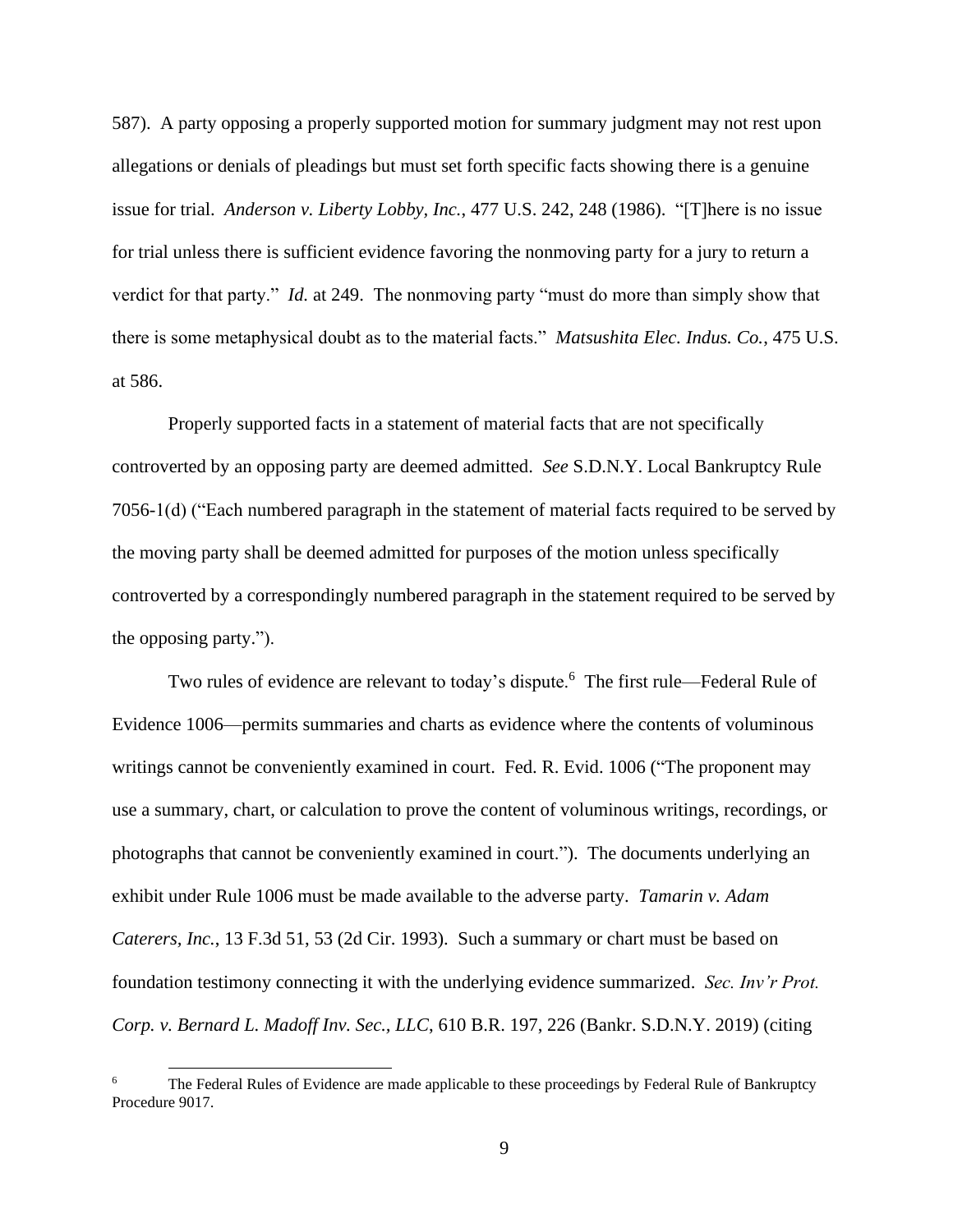*Fagiola v. Nat'l Gypsum & Co.*, 906 F.2d 53, 57 (2d Cir. 1990)). Said another way, a party offering evidence under Rule 1006 must provide a sufficient explanation to show how the numbers on the exhibit were derived from the underlying evidence*. Scott v. Rosenthal*, 53 F. App'x. 137, 141 (2d Cir. 2002). If not, the exhibit will be rejected. *See, e.g.*, *United States v. Citron*, 783 F.2d 307, 316–317 (2d Cir. 1986) (reversing the district court admission of a summary chart when the chart's figures were not supported by the evidence).

The second rule—Federal Rule of Evidence 703—addresses the bases for an expert opinion. Rule 703 provides that an expert "may base an opinion on facts or data in the case that the expert has been made aware of or personally observed." Fed. R. Evid. 703. The underlying facts or data do not need to be admissible so long as experts in the field would reasonably rely on the same. *Id.* Such opinions can still be rejected, however, if a court finds the expert was unfamiliar with the data and conducted no independent diligence on the data on which his opinion was based. *See In re Corporate Res. Servs.*, 603 B.R. 888, 896–897 (Bankr. S.D.N.Y. 2019) (expert opinion stricken where expert relied on data from a publication with which he was unfamiliar and where the expert did not independently investigate that data).

Taking these two evidentiary rules together, experts are permitted to use a summary that meets the requirements of Rule 1006 but only insofar as the expert's opinions in the summary do not violate Rule 703. *Master-Halco, Inc. v. Scillia Dowling & Natarelli LLC*, 2010 U.S. Dist. LEXIS 38113, at \*8 (D. Conn. Apr. 19, 2010).

#### **B. Applicable Substantive Law**

Section 541 of the Bankruptcy Code provides that property of the estate includes all legal or equitable interests of the debtor in property as of the commencement of the bankruptcy case. 11 U.S.C. § 541(a)(1). The debtor's right to collect accounts receivable is part of the debtor's

10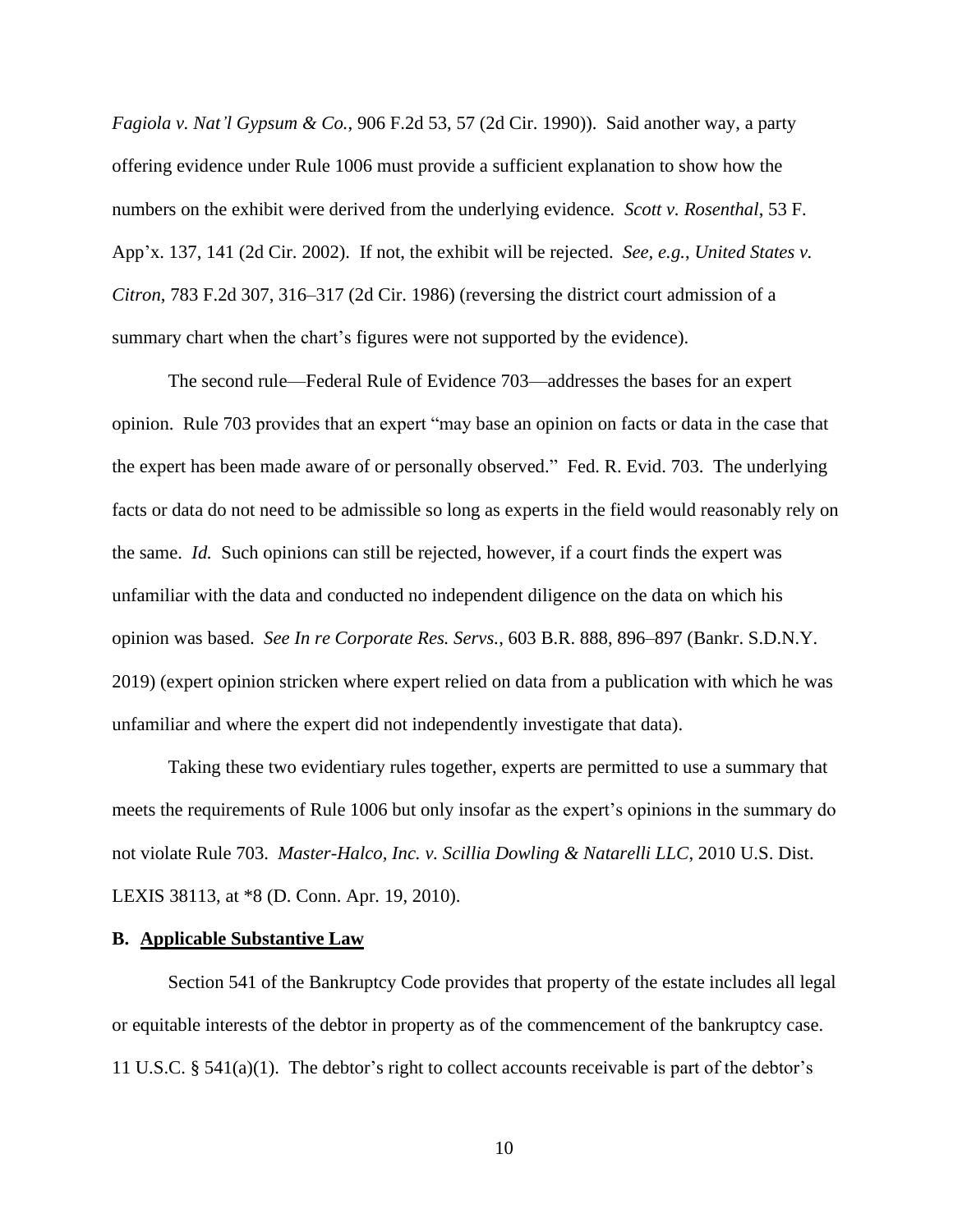property. *In re Crysen/Montenay Energy Co.*, 902 F.2d 1098, 1101 (2d Cir. 1990). The essence of a turnover action is to bring the estate's property into its custody; in a collection action for accounts receivable, this means converting an account receivable into cash. *In re Pali Holdings, Inc.*, 488 B.R. 841, 851 (Bankr. S.D.N.Y. 2013).

To sustain an action for goods sold and delivered under New York law, the "plaintiff may set forth and number in his verified complaint the items of his claim and the reasonable value or agreed price of each. Thereupon the defendant by his verified answer shall indicate specifically those items he disputes and whether in respect of delivery or performance, reasonable value or agreed price." N.Y. C.P.L.R. 3016(f); *see also Redlyn Electric Corp. v. Dean Electric Co.*, Inc., 2009 N.Y. Misc. LEXIS 5794, at \*7 (Sup. Ct. Nassau Cty. June 1, 2009). In an action for breach of contract in bankruptcy court, state law will govern. *See In re Udell*, 18 F.3d 403, 408 (7th Cir. 1994) (citing *Butner v. United States*, 440 U.S. 48, 54–55 (1979) ("absent overriding federal interest, state law determines property rights in assets of bankrupt's estate")). To sustain an action for breach of contract under New York law, a plaintiff must show: (1) a contract; (2) performance of the contract by one party; (3) breach by the other party; and (4) damages. *Rexnord Holdings v. Bidermann*, 21 F.3d 522, 525 (2d Cir. 1994). To assert a claim of unjust enrichment under New York law, a plaintiff "must show that the defendant was enriched at the plaintiff's expense and that equity and good conscience require the plaintiff to recover the enrichment from the defendant." *Golden Pacific Bancorp v. F.D.I.C.*, 375 F.3d 196, 203 n.8 (2d Cir. 2004); *see also Kaye v. Grossman*, 202 F.3d 611, 616 (2d Cir. 2000) (citing *Dolmetta v. Uintah Nat'l Corp.*, 712 F.2d 15, 20 (2d Cir. 1983)).

11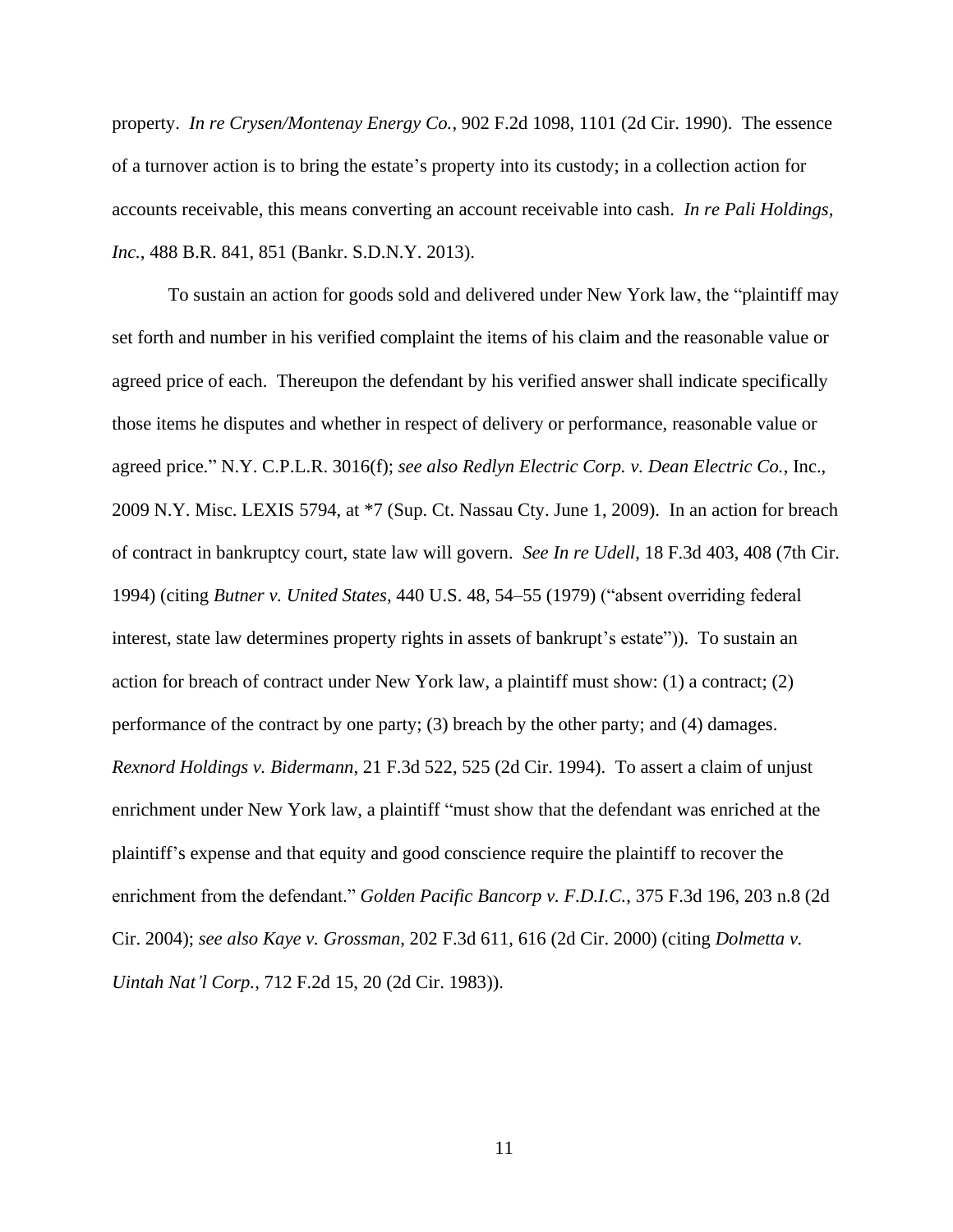### **C. The Trustee is Entitled to Summary Judgment for Money that is Undisputedly Owed**

While Defendants oppose the Trustee's Motion, they do not do so in full. Rather, Defendants admit they are liable for approximately \$915,000 in the aggregate for various accounts receivable and advances. Specifically, Defendants admit they owe \$288,368.03 out of the \$1,902,539.72 sought by the Trustee for accounts receivable. Petriello Affidavit ¶ 8; *see*  Hr'g Tr., at 43:12–24, 53:15–21. As for advances, Defendants admit that they owe \$626,725.39 out of the alleged \$678,928.05 asserted by the Trustee. Petriello Affidavit ¶ 10; *see* Hr'g Tr., at 43:12–24, 53:15–21. As there is no dispute about these amounts being owed, the Court will grant summary judgment to the Trustee for the undisputed amounts for accounts receivable and advances totaling \$915,093.42. The Court now turns to the amounts in dispute.

### **D. The Payments to Chase Do Not Reduce Defendants' Liability to the Debtor**

Defendants dispute the amounts owed based on transfers made by Defendants to Chase after the conversion of the case to a petition under Chapter 7. Defendants contend that the payments to Chase were to repay a loan that Defendants were jointly and severally liable with the Debtor, and, therefore, and those payments benefited both the Debtor and the Defendants equally. Of crucial importance, Defendants have made clear that they were jointly and severally liable for with the Debtor for this obligation to Chase. *See* Opposition, at page 6 of 7; Hr'g Tr., at 54:16–22. Defendants contend that they are entitled to a credit for the Chase payments under Section 509 of the Bankruptcy Code, thus reducing their obligation to the Trustee. Hr'g Tr., at 54:16–55:4. The Trustee does not dispute the payments to Chase but disagrees that the Defendants are entitled to credit for these amounts. More specifically, the Trustee argues that any payments to Chase where Defendants received a benefit are not entitled to subrogation. Reply ¶ 51; Hr'g Tr., at 41:18–42:21.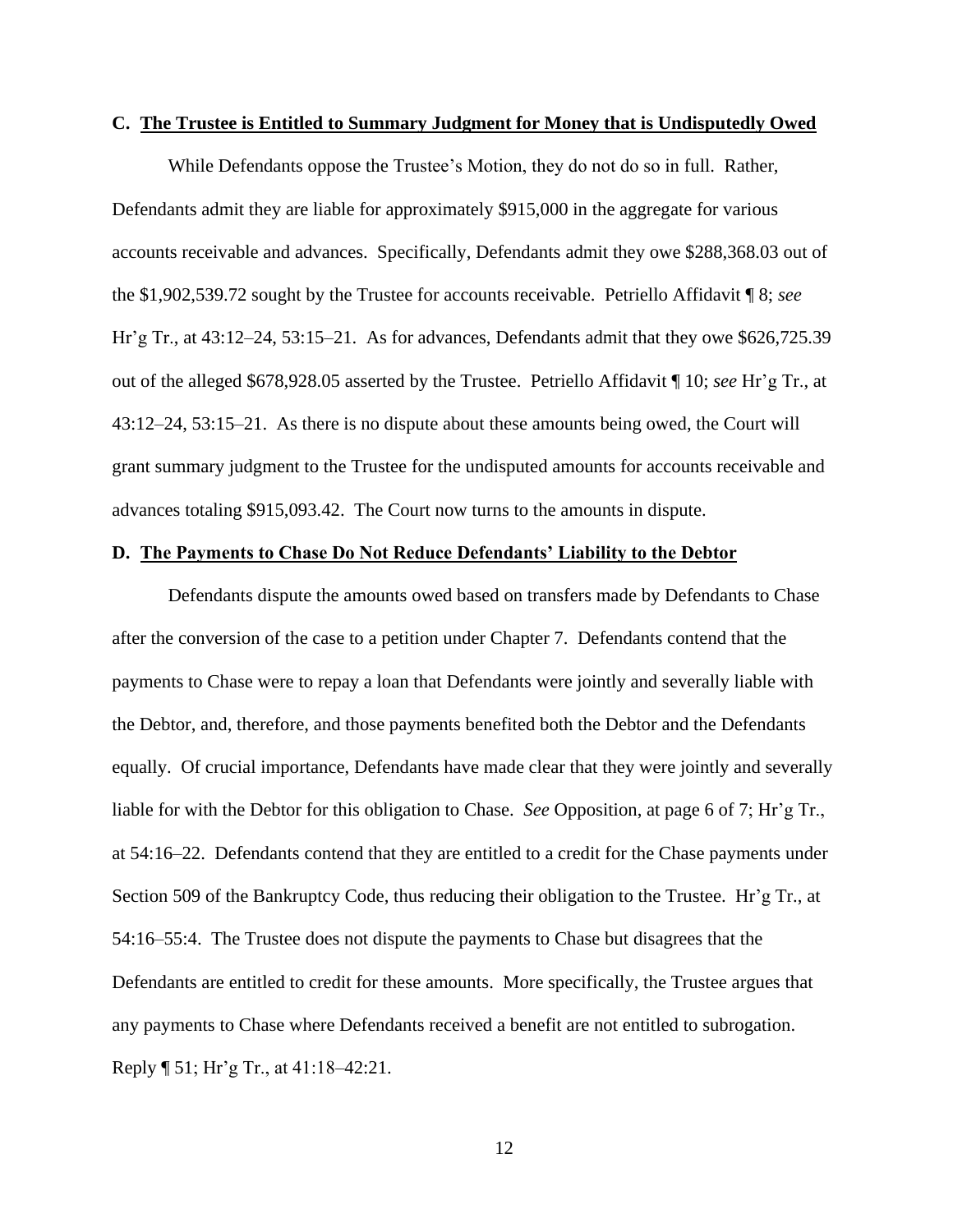The Court agrees with the Trustee. Section 509 of the Bankruptcy Code provides that "an entity that is liable with the debtor on . . . a claim of a creditor against the debtor, and that pays such claim, is subrogated to the rights of such creditor to the extent of such payment." 11 U.S.C. § 509(a). But there is an exception to the rule where, "as between the debtor and such entity, such entity received the consideration for the claim held by such creditor." 11 U.S.C. § 509(b)(2). As a result, Section 509(b)(2) excludes from subordination an entity primarily liable for a debt because it received consideration for paying that debt. *In re Celotex Corp.*, 472 F.3d 1318, 1321 (11th Cir. 2006) ("Every court that has expressly applied Section 509(b)(2) has held that it excludes those who are primarily liable for the debt from subrogation because they received consideration for paying the debt.") (citing *Cornmesser v. Swope*, 264 B.R. 159, 163 (Bankr. W.D. Pa. 2001); *In re Valley Vue Joint Venture*, 123 B.R. 199, 205 (Bankr. E.D. Va. 1991); *Patterson v. Yeargin*, 116 B.R. 621, 622 (Bankr. M.D. Tenn. 1990); *In re Russell*, 101 B.R. 62, 65 (Bankr. D. Ark. 1989)); *cf. In re Wingspread Corp.*, 145 B.R. 784, 790 (S.D.N.Y. 1992) ("The relevant question in the subrogation context is not simply whether the party was directly liable, but rather whether its payment was used to satisfy another's obligation."). Not surprisingly then, "Section 509 does not apply when the liability of the person seeking subrogation is direct and of equal status with the debtors." *In re Northstar Offshore Group, LLC*, 628 B.R. 286, 308 (Bankr. S.D. Tex. 2020) (citing *In re Flamingo*, 55 Inc., 378 B.R. 893, 920 (Bankr. D. Nev. 2007)). Where parties are jointly and severally liable on a debt, courts have allowed subrogation only "where a separate agreement transfers the obligation to pay the claim to the debtor." *In re Celotex Corp.*, 472 F.3d at 1321–1322 (reasoning that the debtor, rather than the party seeking subrogation, received consideration for release from the obligation).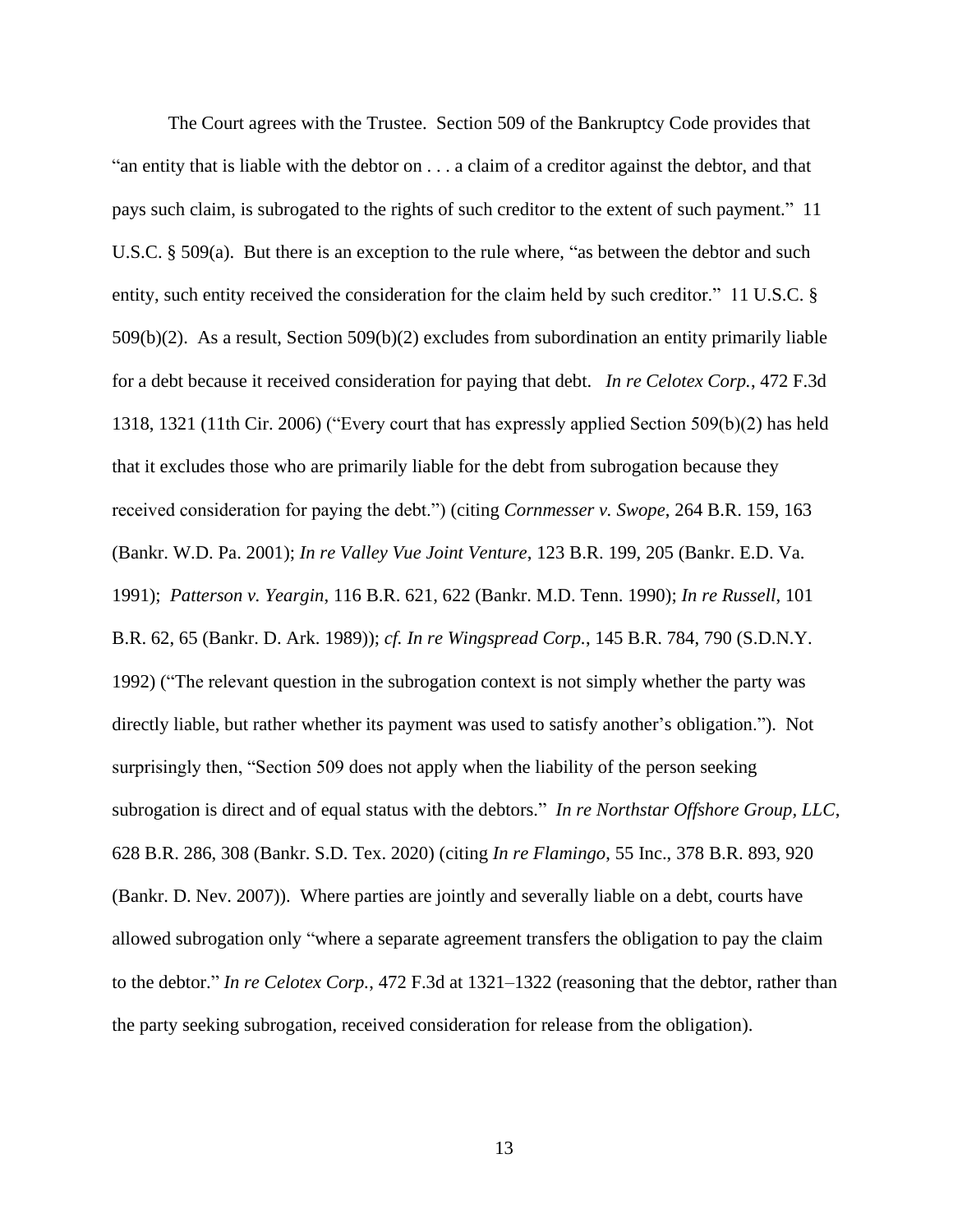As it is undisputed that the Defendants and the Debtor were both liable on the Chase debt, the Defendants are not entitled to subrogation under Section 509. Accordingly, the Defendants are not entitled to a credit for any amount paid to Chase, and that amount is owed to the Trustee in these adversary proceedings.<sup>7</sup>

## <span id="page-13-0"></span>**E. The Defendants are Prohibited from Receiving a Credit for Amounts Admitted to in their Responses to the Requests for Admissions**

The parties disagree about whether certain admissions made by the Defendants in discovery impact the facts that are legitimately in dispute for the Trustee's Motion. The short answer is yes, to some extent.

As part of discovery, the Trustee served Requests for Admission ("RFA") on all 13 Defendants in these adversary proceedings. *See* Trustee's SMF Exhs. E, I, N, S, X, BB, GG, LL, QQ, VV, ZZ, EEE, JJJ. Admission No. 11 of the RFA stated as follows: "Defendant did not make any direct payments to the Debtor on or after June 30, 2014 reducing the Advances." *See id*. In their responses, all of the Defendants admitted they did not make any direct payments to the Debtor on or after June 30, 2014 reducing the Advances. *See* Trustee's SMF Exhs. F, J, O, T, Y, CC, HH, MM, RR, WW, AAA, FFF, KKK. Consistent with this admission, Trustee's SMF sets forth as fact that the Defendants did not make any direct payments to the Debtor after June 30, 2014 on account of the advances. *See* Trustee's SMF ¶¶ 11(d), 18(c), 28(c), 36(c), 44(d), 51(d), 59(c), 68(d), 77(d), 86(d), 93(c), 101(c), 109(c). Notwithstanding this admission, ten of the Defendants now flatly dispute the same fact, with most relying on the Petriello Affidavit filed

<sup>&</sup>lt;sup>7</sup> The record is unclear on the exact amount paid by these Defendants to Chase. The Court directs the parties to confer about the precise amount paid to Chase by Defendants and then file a letter on the docket within 21 days of entry of this Decision with their views about the precise amount.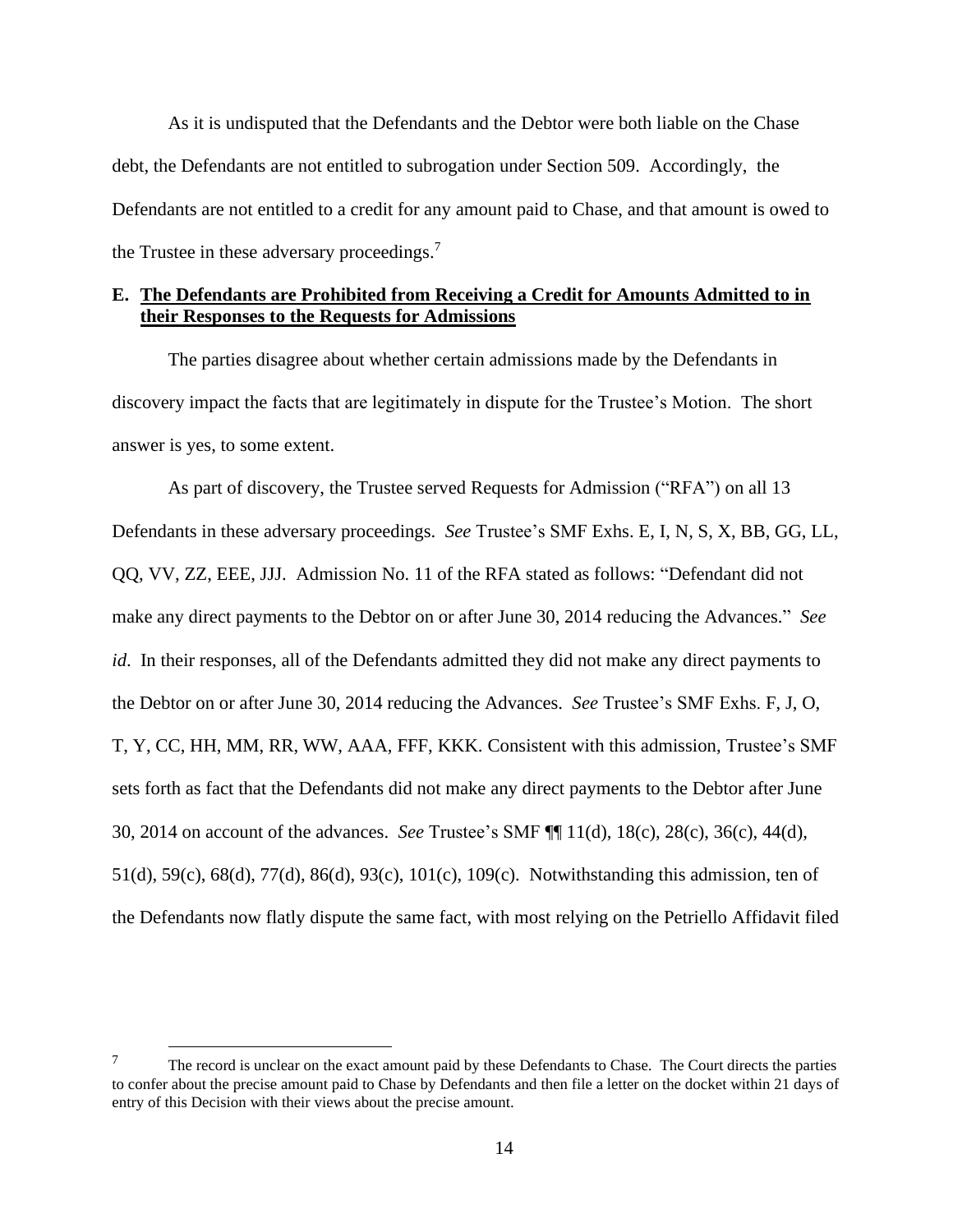in response to the Trustee's Motion.<sup>8</sup> *See* Defendants' SMF ¶¶ 18(c), 28(c), 36, 44, 51, 59(c), 77(d), 93(c),  $101(c)$ .<sup>9</sup>

But Defendants' belated change in position is not permitted. A matter admitted during the discovery process by a party under Rule 36 of the Federal Rules of Civil Procedure "is conclusively established unless the court, on motion, permits the admission to be withdrawn or amended." See Fed. R. Civ. P. 36(b).<sup>10</sup> "The advisory committee's note [to Rule 36] emphasizes that admissions have a 'conclusively binding' effect, akin to a stipulation, so that parties may safely avoid the expense of preparing to prove matters already admitted . . . [p]laintiffs therefore may not use deposition testimony to create a genuine issue of material fact as to any fact admitted pursuant to Rule 36." *Kim v. Goldstein,* 2007 U.S. Dist. LEXIS 41380, at \*6 (S.D.N.Y. 2017) (citing advisory committee's note). Not surprisingly then, "[a]dmissions made under Rule 36, even default admissions, can serve as the factual predicate for summary judgment." *United States v. Kasuboski*, 834 F.2d 1345, 1350 (7th Cir. 1987).

Notwithstanding the general rule on admissions, there is "room in rare cases for a different result, as when an admission no longer is true because of changed circumstances or through honest error a party has made an improvident admission." *Sec. Ins. Co. v. Trustmark Ins. Co.*, 217 F.R.D. 296, 298 (D. Conn. 2002) (citing 8A Charles Alan Wright & Arthur R. Miller, Federal Practice and Procedure § 2264 (2d ed. 1987)). But there is nothing here to suggest that this is the rare case for an exception. Defendants did not file a motion to withdraw

<sup>8</sup> These ten Defendants are 165-24 Jamaica Ave Corp., 241 Utica Ave Corp., 947 S. Corp., 1168 Liberty Corp., 2891 3rd Ave Corp., 1556 Flatbush Ave Corp., PG of Jersey City Corp., Pretty Girl of Fordham Road Corp., Pretty Girl of Mt. Vernon, Inc., and Pretty Girl of Newark Ltd..

<sup>9</sup> One of these ten Defendants—Pretty Girl of Fordham Road Corp—disputes this fact but does not cite to the Petriello Affidavit or any other evidence in support of its denial. *See* Defendants' SMF ¶ 86(d).

<sup>10</sup> Federal Rule of Civil Procedure 36 is made applicable to these proceedings by Federal Rule of Bankruptcy Procedure 7036.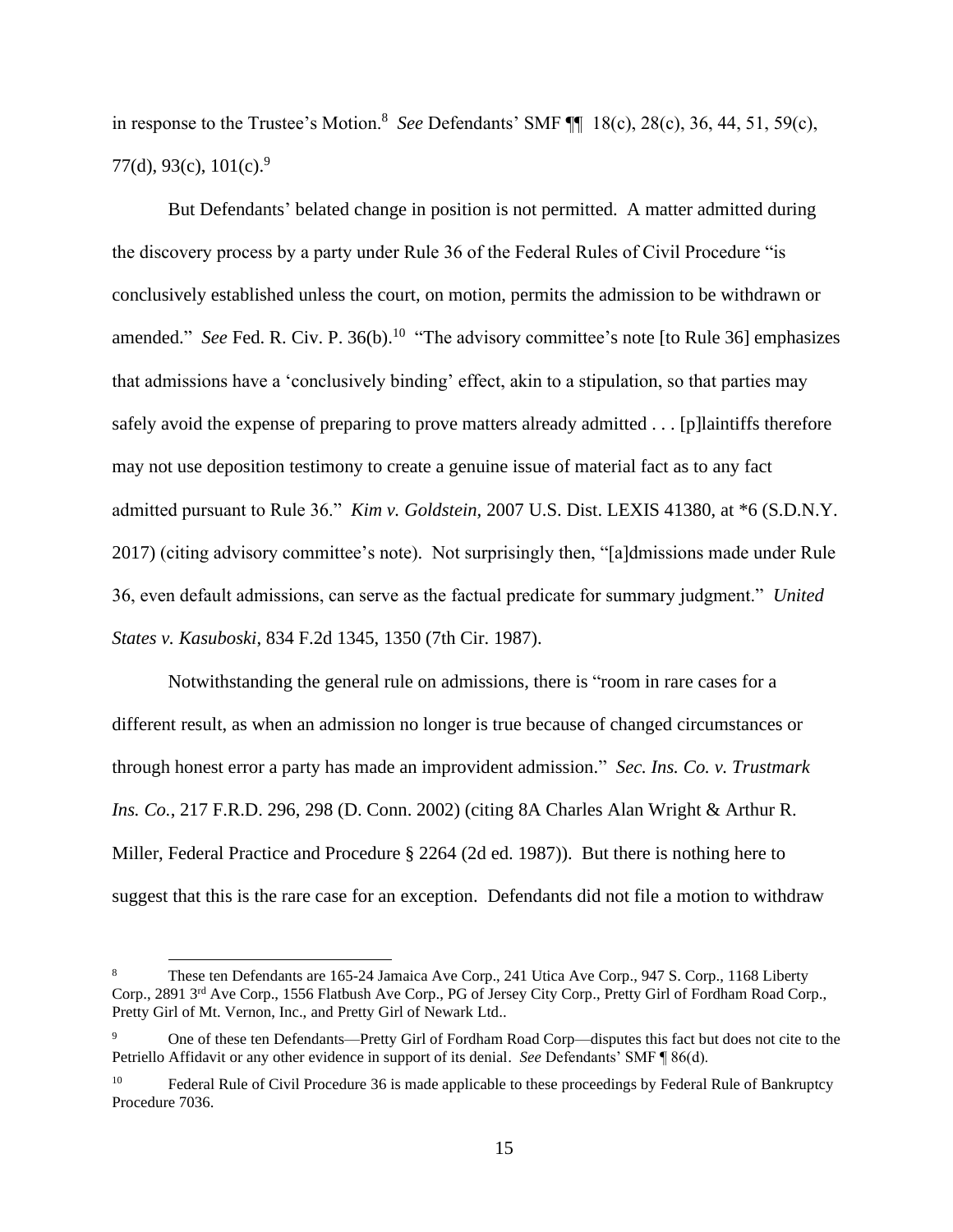these admissions. Indeed, the Court is unaware of any effort by Defendants to amend or withdraw these admissions before the hearing on this motion. Nor have Defendants provided an explanation that justifies such relief. Indeed, the circumstances here dovetail with the precise concerns identified in the case law about undermining a party's ability to rely on admissions. *See Kim*, 2007 U.S. Dist. LEXIS 41380, at \*5 (citing *Kasuboski,* 834 F.2d at 1350 ("Although the failure to respond can effectively deprive a party of the opportunity to contest the merits of a case, this result is necessary to [e]nsure the orderly disposition of cases; parties to a lawsuit must comply with the rules of procedure. . . [f]urthermore, any potential harshness is tempered by the availability of a motion to withdraw admissions. . .")). The Defendants here had years to modify their admissions but failed to do so. *See United States SEC v. Collector's Coffee, Inc.*, 537 F. Supp.3d 497, 500 (S.D.N.Y. 2021) (citing *Donovan v. Carls Drug Co.*, 703 F.2d 650, 651–52 (2d Cir. 1983) ("Because the language of the Rule is permissive, the court is not required to make an exception to Rule 36 even if both the merits and prejudice issues cut in favor of the party seeking exception to the rule. . . . Vesting such power in the district court is essential for Rule 36 admissions effectively to narrow issues and speed the resolution of claims.")). For all these reasons, the Court finds that the Defendants are bound by their prior admission and cannot now disregard it after the Trustee has relied upon it in its motion.<sup>11</sup>

The Trustee also seeks to rely on two other admissions to foreclose the Defendants from relying on the Petriello Affidavit as to amounts owed. But as on these other admissions, the Court disagrees. As to the first of these admissions, a number of the Defendants admitted that they never made payments directly to the Debtor to reduce the accounts receivable owed by each

<sup>&</sup>lt;sup>11</sup> The Court does not know the impact of the admission on the amounts owed by the Defendants. This is particularly unclear given the potential overlap between the admission and the other matters at issue in this case such as the Chase payments. The Court directs the parties to confer on this issue and file a letter with their views on the issue on the docket within 21 days. *See cf.* n[.7.](#page-13-0)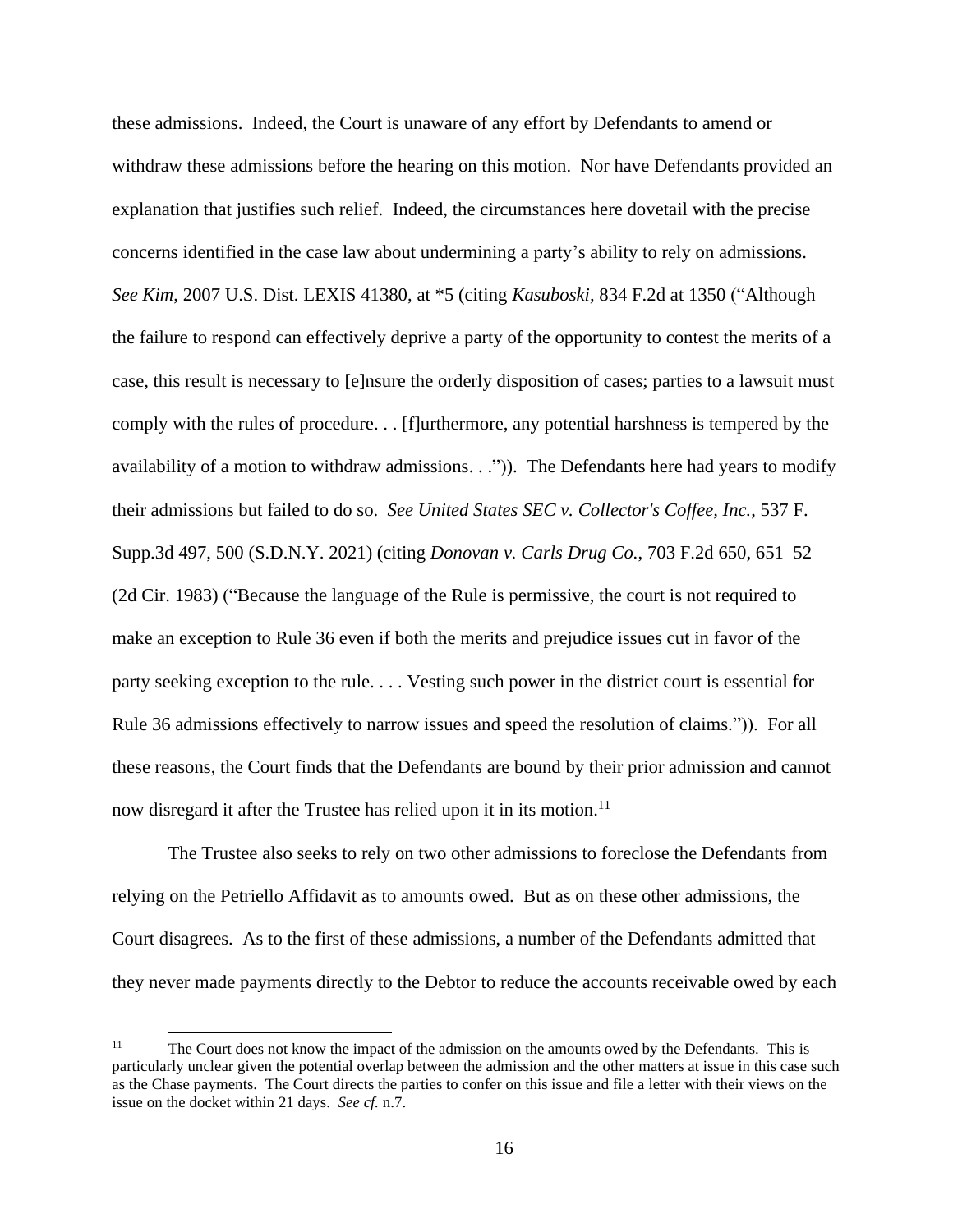as of December 26, 2014. <sup>12</sup> *See* Reply ¶ 42 (citing Trustee's SMF, Exhs. F, T, Y, MM, RR and WW). But this admission does not contradict the Petriello Affidavit because the transactions in the Petriello Affidavit occurred after December 26, 2014. As the time frame for the analysis in the Petriello Affidavit does not overlap with this admission, the admission does not preclude the Defendants' arguments about transactions after December 26, 2014. As to the second of these admissions, Defendants were asked to respond to "Request for Admission No. 10: Defendant did not make any direct payments to the Debtor on or after December 26, 2014 reducing the Accounts Receivable." *See* Trustee's SMF Exhs. E, I, N, S, X, BB, GG, LL, QQ, VV, ZZ, EEE, JJJ. As all 13 of the Defendants denied this admission in their discovery responses, that fact is not admitted and thus not considered in the Court's determination today. *See* Trustee's SMF Exhs. F, J, O, T, Y, CC, HH, MM, RR, WW, AAA, FFF, KKK.

## **F. The Court Requires Additional Evidence in Order to Determine Whether or Not Defendants Have Reduced Their Obligations to the Trustee**

Separate and apart from the issues discussed above, the Defendants allege they made a number of other payments to or on behalf of the Debtor after the bankruptcy for which they should receive credit. Petriello Affidavit  $\P\P$  6–7; Hr'g Tr., at 50:5–6. In support of their position, Defendants once again rely on the Petriello Affidavit. Based on Mr. Petriello's review of the Debtor's books and records, the Affidavit presents his conclusion—in an attached ninepage Excel spreadsheet—as to payments made by Defendants to the Debtor.

But there are two significant problems with the Petriello Affidavit. While Mr. Petriello's spreadsheet specifies the date and Defendant making such a payment, it does not identify the source of such information in the Debtor's books and records. *See* Petriello Affidavit ¶¶ 6–10;

<sup>&</sup>lt;sup>12</sup> These Defendants are 72 Fashion Corp., 947 S. Corp., 1168 Liberty Corp., 1556 Flatbush Ave Corp., PG of 730 Flatbush Ave Corp., PG of Jersey City Corp., and Pretty Girl of Fordham Road Corp..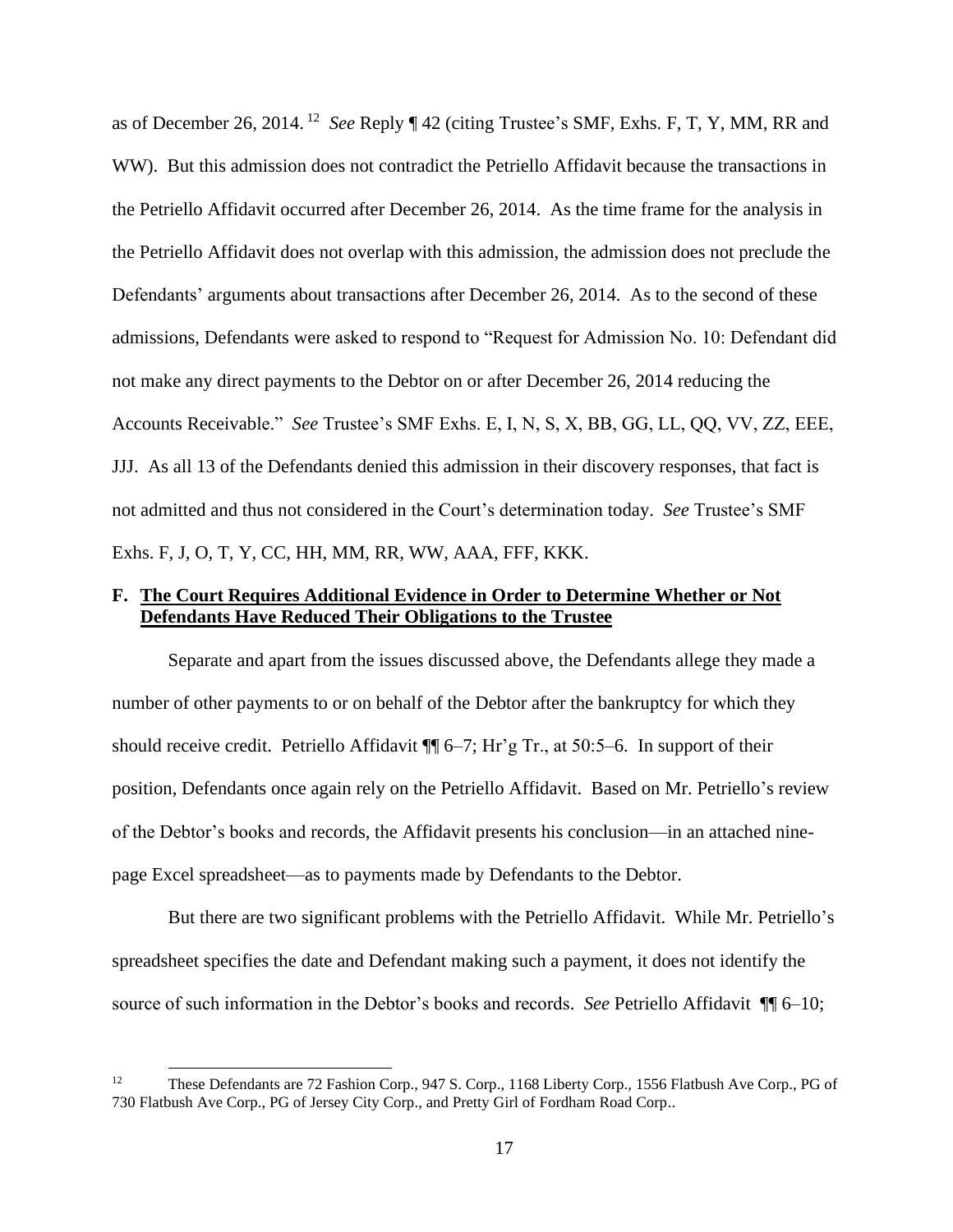Hr'g Tr., at 44:23–45:13; Reply  $\P$  17–21, 29–30 (complaining about the Defendants' failure to identify the underlying data that supports Mr. Petriello's conclusions), 50–51 (arguing that Defendants fail to show ledger adjustments conferred a benefit). While Mr. Petriello is permitted to use a summary chart, such as his Excel spreadsheet, the chart is only useful when it is tied to the underlying evidence. This was not done here. *See Master-Halco, Inc.*, 2010 U.S. Dist. LEXIS 38113, at \*8 citing *Weinstein's Federal Evidence* § 1006.08[4] (explaining it is error to admit a chart or summary as evidence-in-chief when it can only properly be used to aid understanding); Fed. R. Evid. 1006 ("The proponent may use a summary, chart, or calculation to prove the content of voluminous writings, recordings, or photographs that cannot be conveniently examined in court."); *see also Bernard L. Madoff Inv. Sec.*, 610 B.R. at 226 (citing *Fagiola*, 906 F.2d at 57 (a summary exhibit must "be based on foundation testimony connecting it with the underlying evidence summarized.")).

Moreover, it appears that the Petriello Affidavit was only provided to the Trustee when the Defendants filed their response to the Motion. Thus, Mr. Petriello's opinion was not disclosed before the close of discovery,<sup>13</sup> notwithstanding the requirements of Federal Rule of Civil Procedure  $26^{14}$  See Fed. R. Civ. P.  $26(a)(2)(D)^{15}$  (time to disclose expert governed by

<sup>13</sup> *See* Amended Scheduling and Pre-Trial Order [Adv. Pro. No. 16-01150, ECF No. 17] (setting a fact discovery deadline of April 30, 2018 for Adv Pro. Nos. 16-01151, 16-01152, 16-01153, 16-01155, 16-01156, 16- 01157, 16-01158, 16-01160, 16-01161, and 16-01162 and a fact discovery deadline of May 31, 2018 for Adv. Pro. Nos. 16-01150, 16-01154, and 16-01159).

<sup>14</sup> It is the Court's understanding that the Trustee supplied the Debtor's books and records upon which it relies to the Defendants before the close of discovery. The Petriello Affidavit is dated October 27, 2020, more than two years after the close of discovery.

<sup>&</sup>lt;sup>15</sup> Federal Rule of Civil Procedure 26 is made applicable to this proceeding by Federal Rule of Bankruptcy Procedure 7026.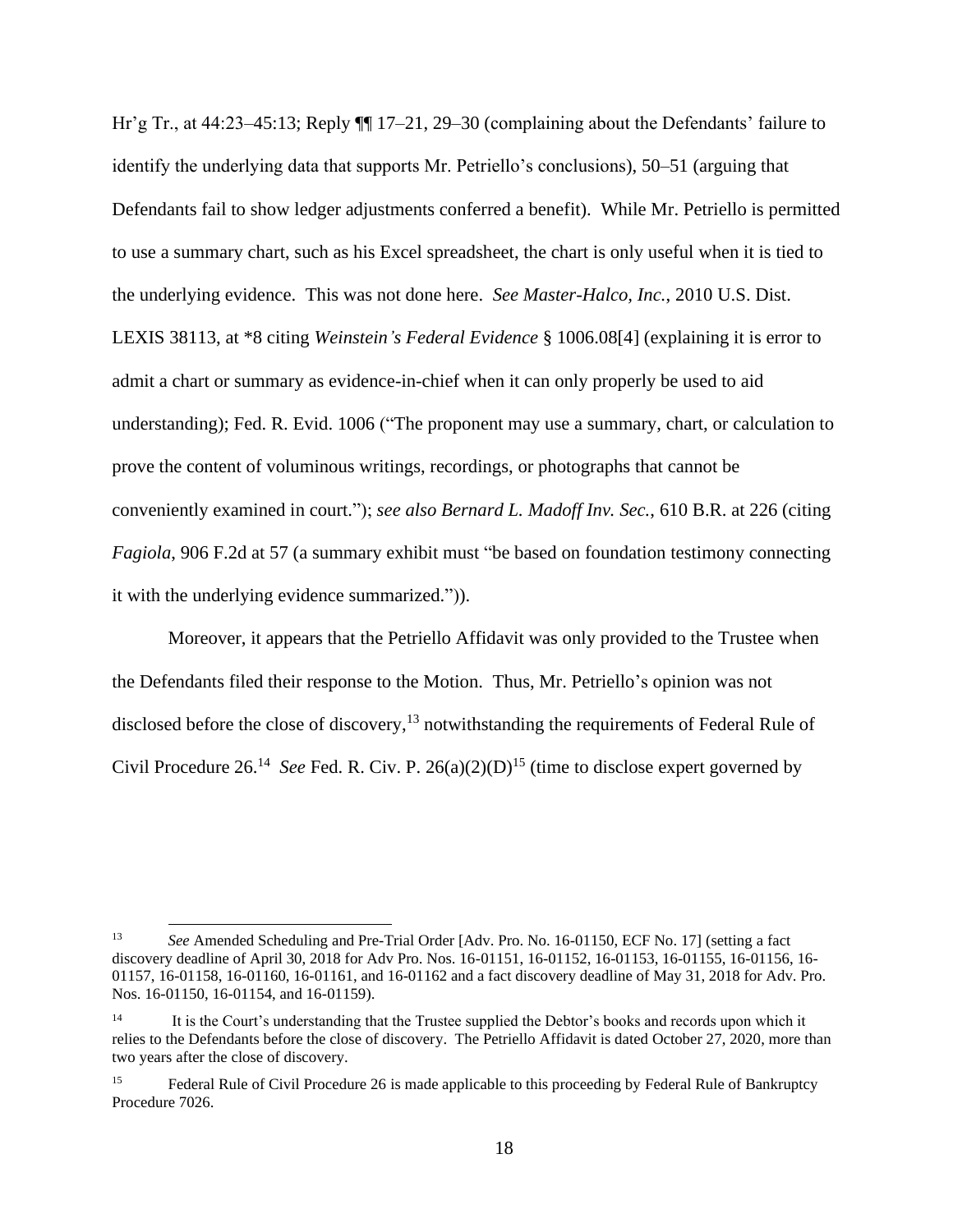court order, or in the absence of an order, within 30 days of the disclosure of the other side's evidence for which the exert is called to rebut).<sup>16</sup>

Given these two problems, there is a basis to strike the Petriello Affidavit or at least significantly limit its permissible scope for the pending motion. All that said, however, the Court is mindful that Trustee's counsel conceded that some documentation is consistent with and supports some of the transactions in the Petriello Affidavit. In keeping with this Court's obligation to seek justice and decide cases on the merits, the Court will give Defendants a limited opportunity to supplement the record on this issue.<sup>17</sup> Accordingly, to the extent that the Defendants seek credit for specific payments identified in the Petriello Affidavit—other than those that are the subject of the Court's rulings above—the Defendants must file a pleading with reference to appropriate supporting evidence that provides the following information for each such payment: 1) the date; 2) the entity making the payment; 3) the reason for the payment; and 4) the specific documentary evidence that supports the Defendants' claim as to each payment. The Defendants shall file a submission with this information within 21 days of entry of this Decision, and Trustee shall file any response within 21 days of the Defendants' submission. After the Court receives these submissions, the Court will schedule further proceedings on the Motion as appropriate.

<sup>&</sup>lt;sup>16</sup> These may not be the only problems with the Defendants' position. The Trustee notes that Defendants do not assert in their answers the defenses of offsets, setoff, or subrogation, which are the legal theories under which the Defendants now seek credit for the payments identified by Mr. Petriello. *See* Hr'g Tr., at 41:1–8; 56:2–6; *see also* Opposition, at page 6 of 7; Reply ¶ 49 (noting that the defense of unjust enrichment was not asserted as an affirmative defense and arguing that such a defense has been waived); Fed. R. Bankr. P. 7008(c) (providing that, in response to a pleading, a party must affirmatively state any avoidance or affirmation). The waiver issue was not well developed by the parties. Given the Court's ruling today and the need for additional submissions, the Court will not resolve any waiver argument now, and all parties reserve their rights on that question.

<sup>&</sup>lt;sup>17</sup> The Court commends the candor of Trustee's counsel, notwithstanding his understandable frustration with the defects in the Petriello Affidavit. *See* Hr'g Tr., at 47:13–17, comments of D. Blansky, Esq. ("So I can answer in the technical way that I don't think you should consider it. But to the extent that you did, I'd let you know that I'm aware of documents existing in the universe that may in part substantiate at least some of the transactions covered by Mr. Petriello.").